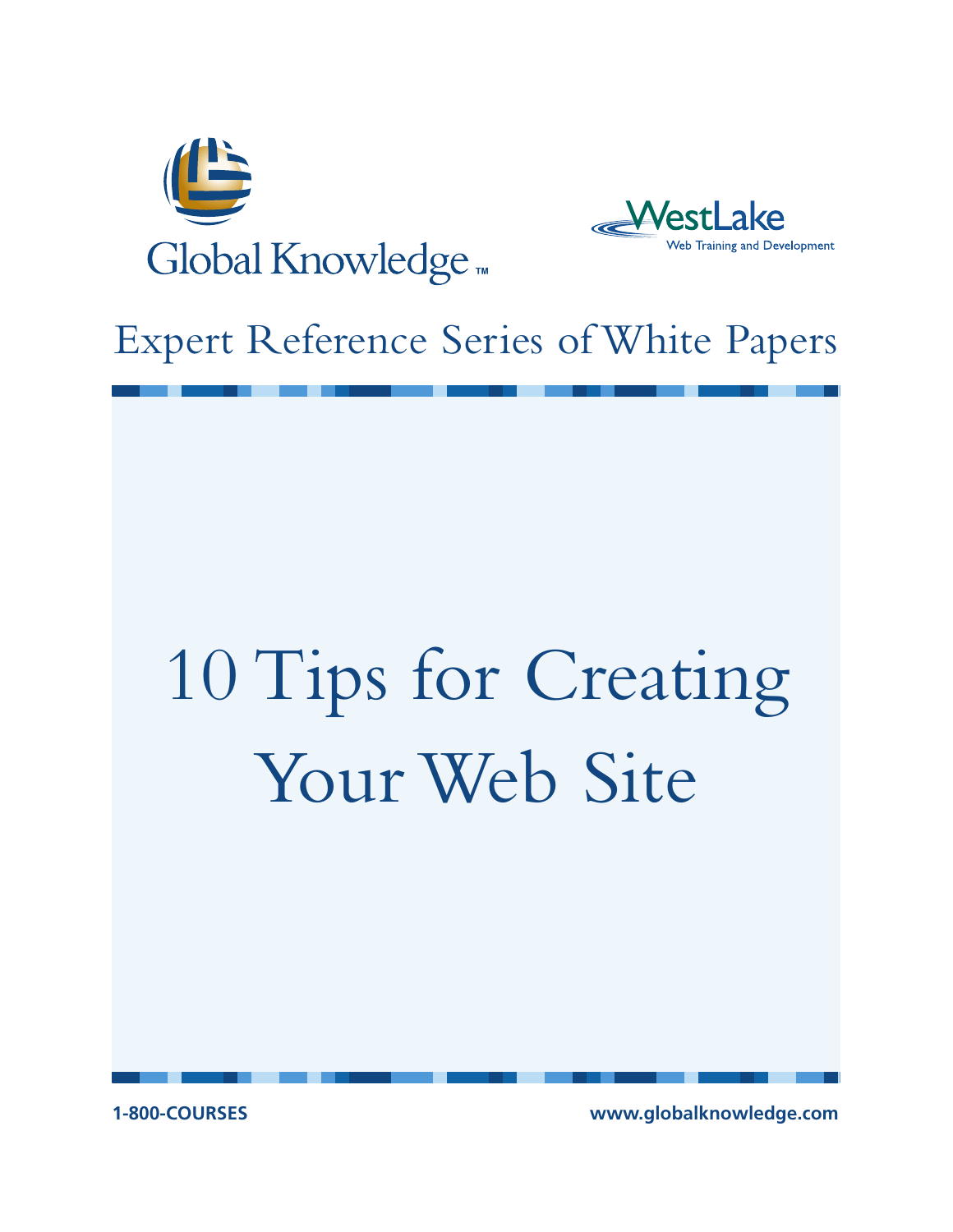# 10 Tips for Creating Your Web Site

### Provided by WestLake

# Introduction

When looking for ways to build of your web site, even minor steps can make a huge difference. The most helpful information and best content will have little impact without simple protocols that make your Web site easier to use and more visually appealing. This paper focuses on 10 tips you can employ to ensure your web site is effective from the day it goes live.

# 1.Accessibility

Web site accessibility has recently become a very important issue in the web community. Because of Section 508 of the Rehabilitation Act of 1973, all web sites and pages created by Federal agencies and Federal contractors after June 21, 2001 must comply with its provisions. The purpose of the law is to make web sites accessible to all individuals, including those with disabilities. The World Wide Web Consortium (W3C) developed Web Content Accessibility Guidelines (May 1999), which expand the scope of Section 508.

This is very important to all web developers, whether you are a government agency, a contractor who does work for the government, or a private firm with its own web site. An accessible web site refers to any content or information provided via an online medium that all individuals (including those with disabilities) could easily access and understand. Disabilities include not only visual impairments, but auditory, cognitive, and physical impairments as well. They can range from very severe (total blindness, for example) to something as simple as the increasing inability to see contrasts that develop as we age. Greater accessibility means more people can fully utilize your web site's features.

There are a number of aids available for enhancing accessibility. These range from programs like Jaws or IBM's Home Page Reader—which read the page aloud for the visually impaired—to sip-and-puff systems for the quadriplegic. It is up to the web developer to create pages that allow these systems to provide an equivalent alternative for these individuals. Think of accessing a web page as being similar to a play or opera. If you read the script without benefit of the actors' interpretation, lights, scenery, or music, you are only experiencing one aspect of the author's intent. The same is true of web access: if you can only hear the words being read, for example, with no description of the images on the page or other visual components, you would not fully experience the information being provided on the page. That is why, when we include an image, it is important to use the "alt" attribute to provide a description of the image. This enables a screen reader to read this information aloud for a visually impaired user.

There are several other tips like using  $<$ th $>$  table headers with tables of information, not just placeholders. Be careful of using the colors red and green together because of red/green colorblindness. Use sounds with care. Not everyone can hear, nor does everyone have speakers set up on their computers.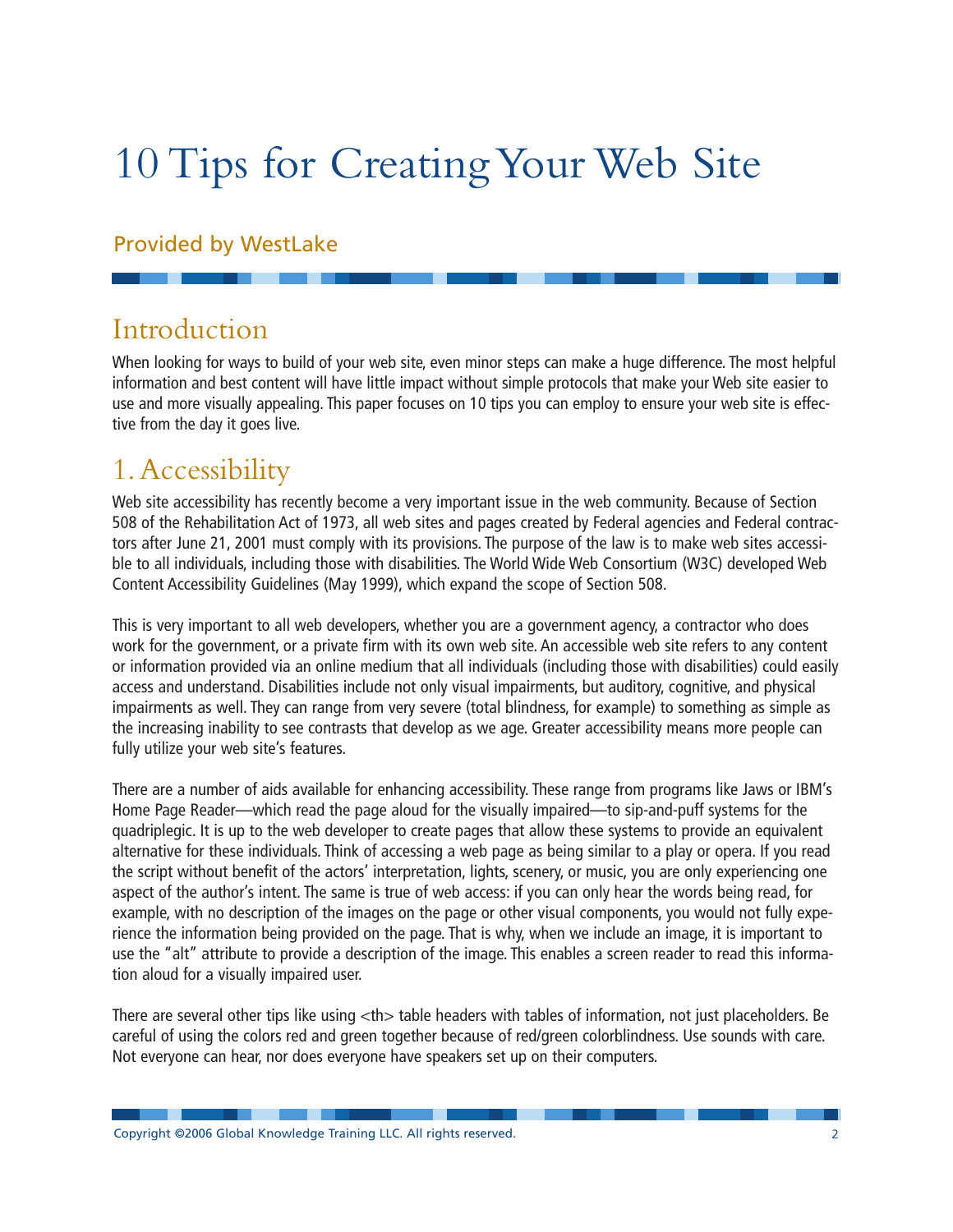So how do you know if your web site is accessible? Go to http://webxact.watchfire.com and enter the URL for a web page. This free application will test your page and let you know where it does not comply

# 2. Security

Security is crucial to the success of your web site. There are several steps you can take to minimize the risk that your web sites will be subjected to a breech in security.

### Security Updates

Be sure you are running the most current version of your web Server. Monitor your vendor updates, and perform regular maintenance.

### Validate User Input on the Client and the Server

Validating user input on the client is great for user experience. However, you need to validate input on the server side as well. Consider that there are tools that look and feel to your sever like a web site when in fact they are actually designed to fake input such as passwords.

### Audit Logs

Maintain and review server logs to check for suspicious activity.

### Common Settings

Be sure to minimize the risk to your server by minimizing the things users can do on your server. For example, don't permit users to browse the directory structure of your site unless it's necessary.

### Lockdown Your Server

Most servers have standard development mode and then a production mode. For example, Microsoft's Internet Information Server (IIS) has a lockdown utility that minimizes the attack surface for your web site.

# 3.Web Server Statistics

How many visitors do you have? What pages do they frequent? What times do they log on? Utilize a web tool to assist you in not only collecting these statistics but also analyzing and correlating them. Web tools, such as Web Trends, will aid you in collecting and utilizing this knowledge to answer these questions about your site. Build a web page that not only follows appropriate standards, but also drives repeat visitations.

# 4. Dynamic Technologies Styles

Are the pages within your site beginning to feel and act a little plain? Would you like more ways to format your documents and give users more interaction with them? If so, then your site could make use of languages such as Cascading Style Sheets and JavaScript.

Cascading Style Sheets (CSS) technology gives you more control of page layout and the ability to control the design of multiple pages on your site from a single file. Additionally, CSS allows you to develop more sophisticated layouts, more font schemes, and even more interactivity for your pages than was possible using just HTML.

. . . .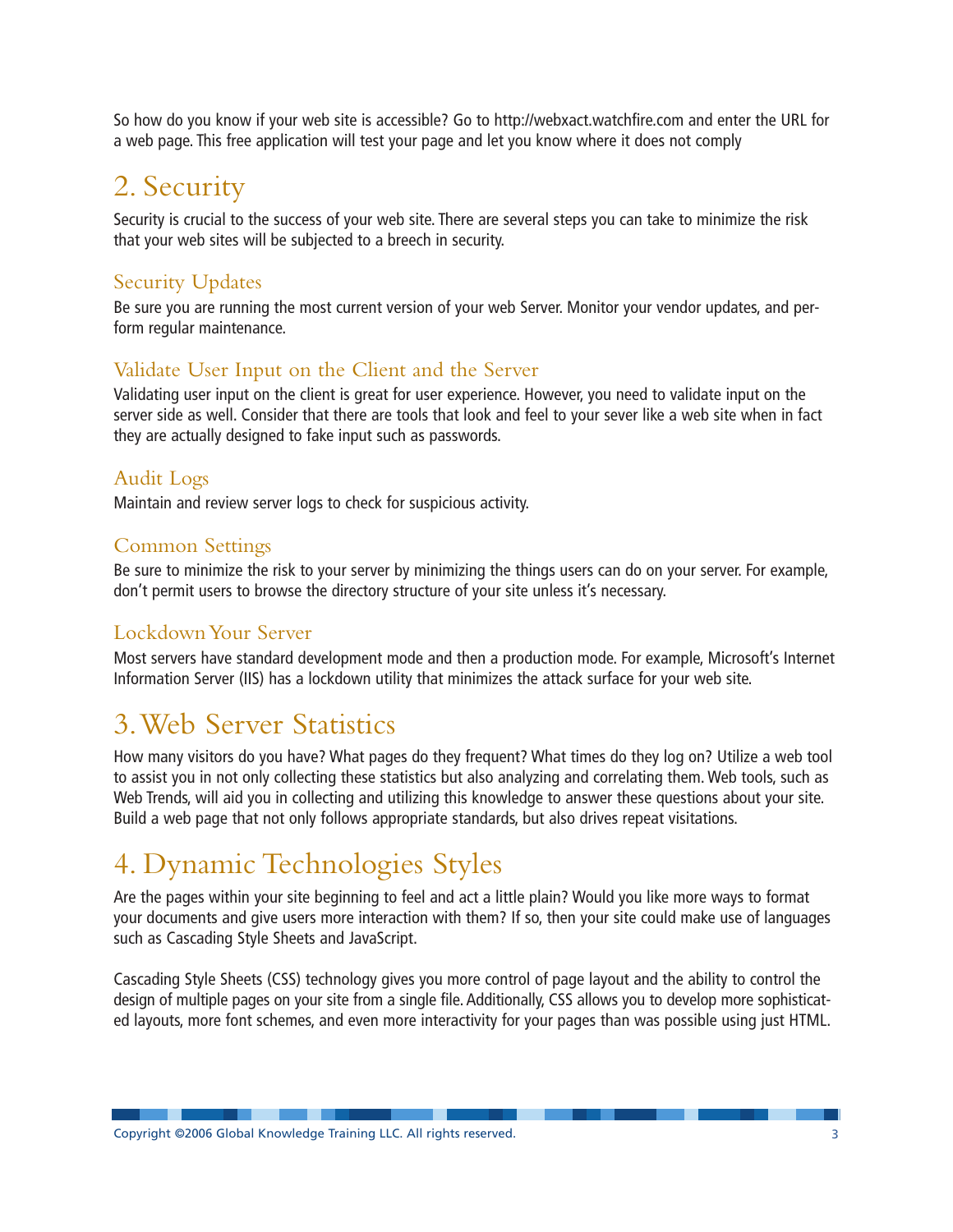JavaScript techniques are needed to develop cutting-edge, interactive web sites. From opening windows to image-flipping and form validation, Javascript can help you build exciting, dynamic web pages.

Integrating HTML, JavaScript, and Cascading Style Sheets techniques are collectively known as Dynamic HTML or DOM Scripting. Utilizing all three languages allow you to fully exploit the capabilities of Netscape Communicator, Firefox, and Microsoft Internet Explorer.

# 5. Efficient Use of Appropriate Design Software

In the past, many web developers eschewed graphical web editing packages and boasted of developing pages using a simple text editor (for example, Notepad). There is still a place for text editors, but efficient designers and developers both use appropriate design software, often manually tweaking the code. Such packages offer a whatyou-see-is-what-you-get (WYSIWYG) environment for designers and code-writing tools for developers. These have the software-complete repetitive steps, and let designers and developers focus on what they do best.

There are many options, but here are some of the major ones:

### Dreamweaver (Adobe, formerly Macromedia)

- The most popular package
- Offers both design (layout) and development (programming) support
- Supports all major server-side scripting languages (ColdFusion, ASP, PHP, JSP), Javascript, XML, and ASP.NET (VB.NET and C#)
- Integrates well with Adobe Flash and Adobe Fireworks (both formerly Macromedia)

### GoLive (Adobe)

- Offers both design (layout) and development (programming) support
- Supports several scripting and markup languages (PHP, JavaScript, SVG-t, SMIL)
- Integrates well with long-standing Adobe products (Photoshop, Illustrator, InDesign)

### FrontPage (Microsoft)

- Offers both design (layout) and development (programming) support
- Supports Microsoft JScript and ASP.NET (VB.NET and C#)
- Integrates well with Visual Studio .NET and the Microsoft Office Suite

### Microsoft Visual Studio (Microsoft)

- Primarily provides development (programming) support
- Integrated Design Environment (IDE) for developing in .NET environment
- Supports .NET languages (primarily VB.NET and C#, but other extensions for other languages provided by third parties)

### Eclipse (open source)

- Primarily provides development (programming) support
- Integrated Design Environment (IDE) for developing in any environment, but mostly commonly used for J2EE
- Supports a multitude of programming languages (not language-specific).

. . . .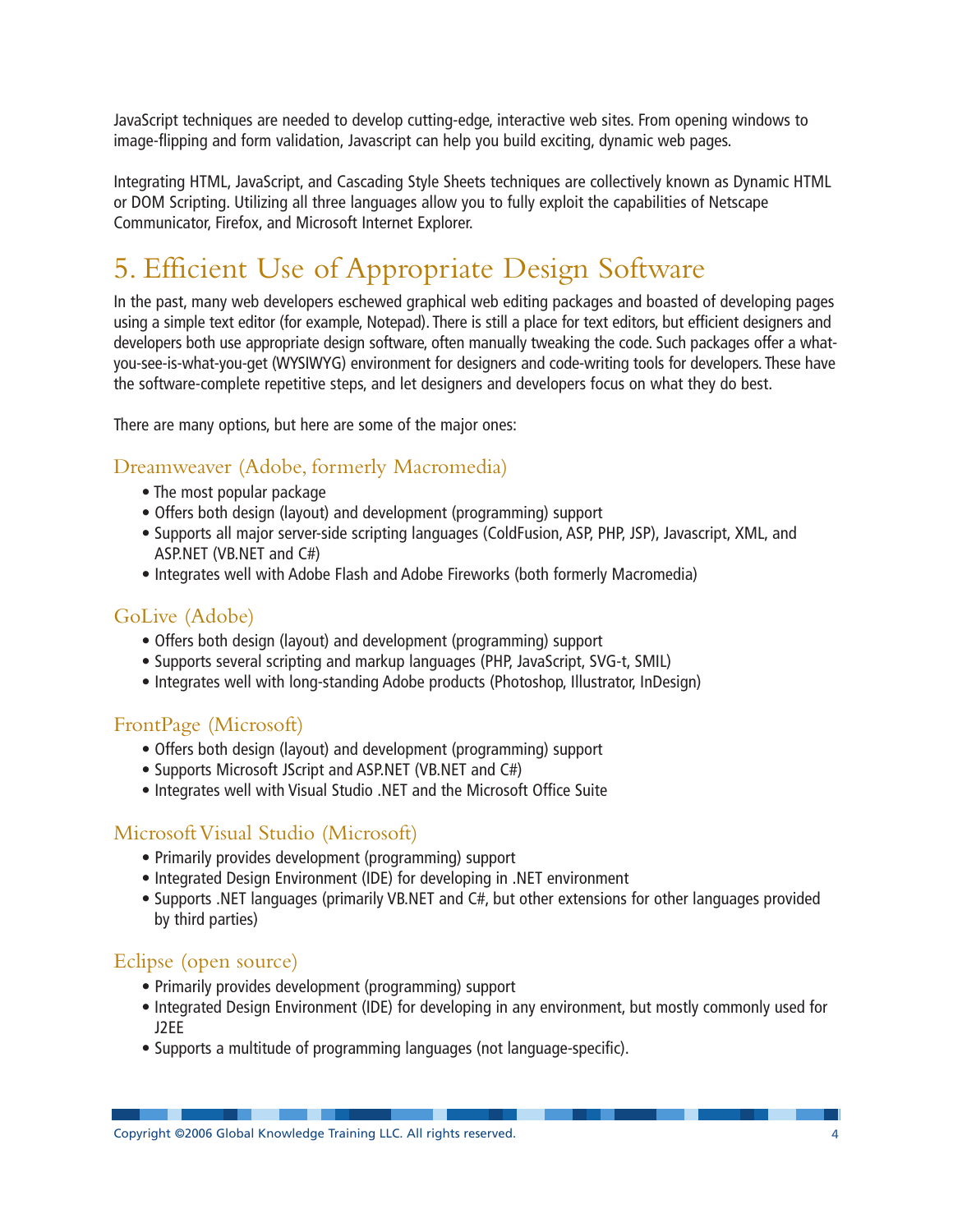# 6. Standards and Browser Independence

Web site development has come a long way. There are lots of new tools that will help with web-page design, not to mention web sites that offer suggestions and ideas for making your web site absolutely incredible.

Probably the biggest movement is the increasing use of Cascading Style sheets to separate page content from formatting. We are also seeing more sophisticated use of JavaScript to make pages more dynamic and, therefore, more interesting. Along with this, the World Wide Web Consortium (W3C) has instituted an effort to standardize how browsers handle the display of web pages through the use of XHTML. It is hoped that among all of these initiatives, programming for the web will become less a matter of making sure our pages work on all browsers by testing against each one, and more one of creating web pages that are useful, accessible, and exciting.

There are a vast number of resources on the web to help improve web sites. For information about the new XHTML standards, as well as help with Cascading Style Sheets and DOM Scripting (using JavaScript to make your web pages more dynamic), the W3C pages (http://www.w3.org) are invaluable. They include examples and tutorials, both of which are very well done. For some wonderful examples of Cascading Style Sheets, we recommend CSSZenGarden.com (http://www.csszengarden.com). The organization that runs this site supplies an html page with the required content. Designers are invited to create an external style sheet to format the page. New contributions are regularly posted.

Another excellent resource is http://www.dynamicdrive.com. The Internet group on Google groups, formerly Deja, http://groups.google.com/groups is helpful as well. The good news is that you can post a question through Deja/Google groups. Within 24 hours you will usually get one-to-three technically correct answers.

Other potential resources include:

### **http://www.developer.com/**

This is a solid resource for most scripting/programming languages and is top-notch for Java.

### **http://www.codehound.com/**

This is another language resource and is especially helpful with Microsoft .NET technologies.

### **http://www.4GuysFromRolla.com**

This is the definitive place to get ASP or ASP.NET information.

### **http://www.php.net A good resource for php.**

### **http://www.news.com CNET news.**

This site keeps you up-to-date on IT news.

### **http://www.theinquirer.net**

This site provides a hardware outlook for six months to a year-and-a half.

# 7. Database Access with Server-side Scripting Languages

Static web pages are good place to start, but they quickly can become time intensive and not an efficient use of a designer or developer's time. Database-driven web sites can refresh their own data, presenting up-to-the-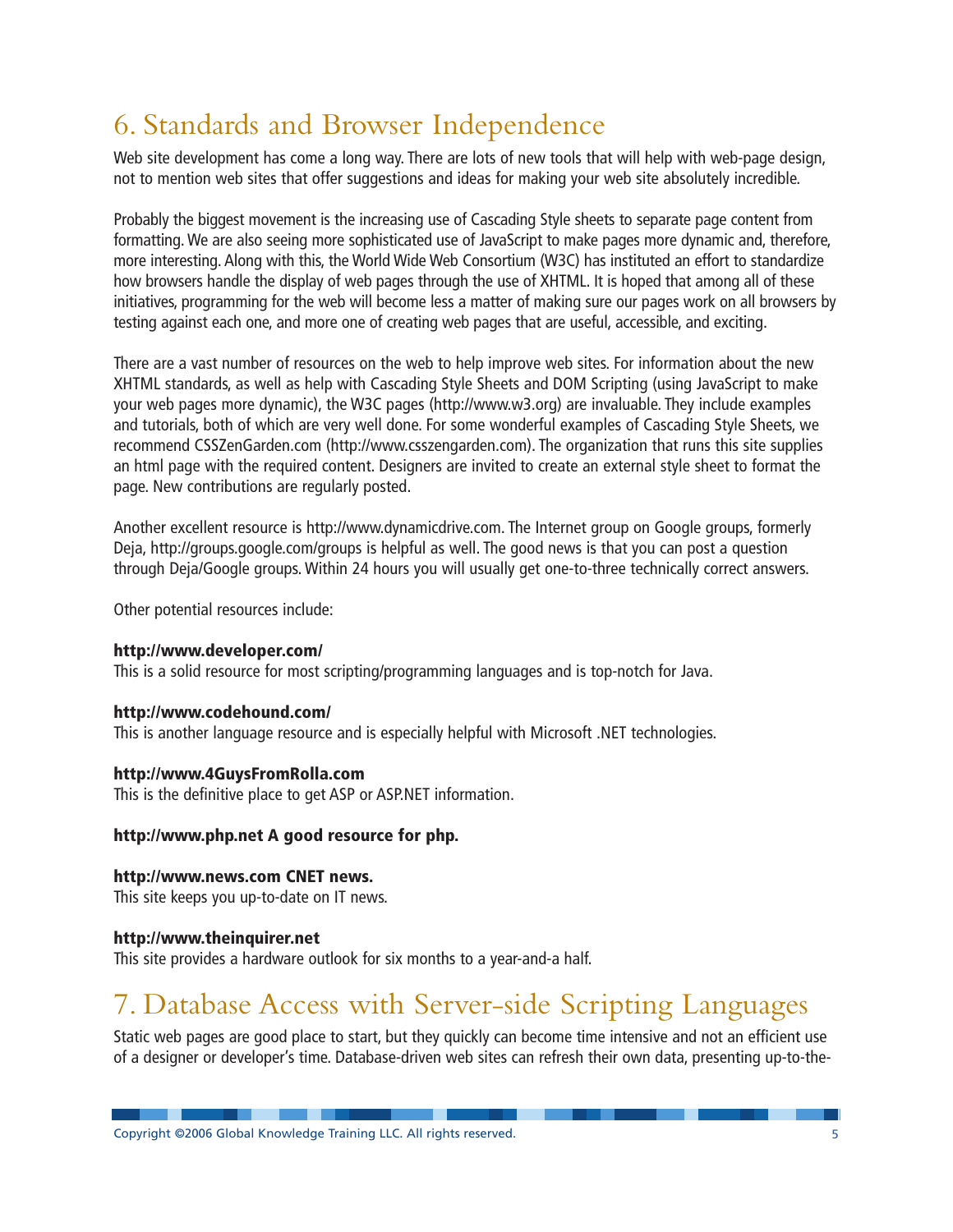minute data in way manual updates could never do. A dozen or so programmed pages can dynamically change so that they do the job of thousands of static pages. The benefits are clear: more timely information; fewer pages to maintain; and a freeing up of both designers and developers to enhance and further develop the functionality of a site, rather than its content.

But by itself, HTML is not up to this kind of job; that's not what it was designed to do. A server-side programming language is needed. There are several options, but here are a few of the major products available:

### Active Server Pages (ASP) (Microsoft)

- Written using VBScript (server-side JavaScript also possible, but rare)
- Comes installed with Windows servers
- Can run in UNIX/Linux environment using Sun ONE
- Being somewhat overshadowed by ASP.NET

### PHP Hypertext Preprocessor (PHP) (open source)

- C-like programming language
- No licensing cost (open-source)
- Can run on UNIX/Linux servers or Windows-based servers
- Close integration with MySQL database

### ColdFusion (Adobe)

- Written using tag-based language which integrates well with web-editing software (can also be written using a scripting-like language)
- Easy to learn, quick to create and maintain pages
- Java-based architecture
- Can run on UNIX/Linux server or Windows-based servers

### Java 2 Enterprise Edition (J2EE) (Sun)

- Written using cross-platform Java language
- Most often deployed on UNIX/Linux, but can run on any system
- Web page scripting using Java Server Pages (JSP)
- Most appropriate for enterprise-wide installations involving multiple servers, databases, and possibly mainframe.

### ASP.NET (Microsoft)

- Written using VB.NET or C# (other languages possible)
- Deployed in a Windows server environment
- Requires use of Visual Studio .NET for development
- Most appropriate for enterprise-wide installation with other Microsoft solutions

### Perl (open source)

- Not really a scripting language (doesn't co-habitate with HTML)
- Powerful, flexible language, good for dealing with patterns or manipulating data
- Uses less modern Common Gateway Interface (CGI) model
- More appropriate for communication between different applications on a server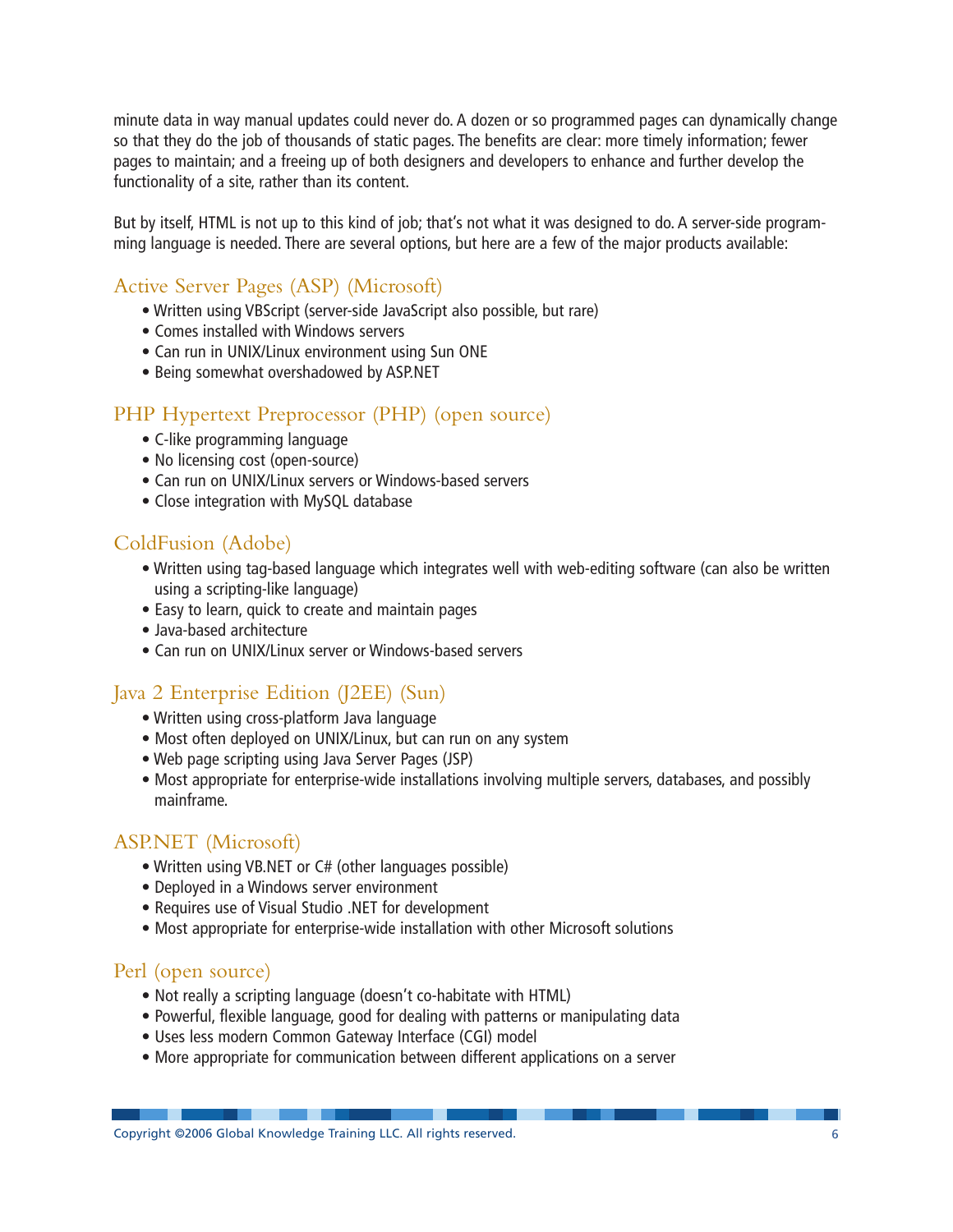Any of these will work with any Relational Database Management System (RDBMS). Here are some common ones:

### Oracle (Oracle Corporation)

- Fully featured, flexible, scalable
- Works on UNIX/Linux or Windows servers

### SQLServer (Microsoft)

- Fully featured, flexible, scalable
- Works on Windows servers
- Integrates well with .NET

### MySQL (open source)

- Fully featured, flexible, scalable
- No licensing costs (open-source)
- Integrates especially well with PHP

### Access (Microsoft)

- Friendly user-interface for database management
- Integrates well with MS Office suite
- Not fully featured, limited capabilities, only appropriate for small-scale implementations.

# 8. Using Image Editors for Fast Loading Graphics

Use Adobe Photoshop/Imageready or Fireworks to create the appropriate type of graphic file Typically GIF or JPEG. There are other Image Editors available but Photoshop/Imageready and Fireworks are currently the most popular and are considered the industry standard.

# 9. Site Planning, Design, and Management

"On time, within scope, and within budget" is the project management motto these days. This is also true for IT projects. IT managers can no longer live in the IT black hole. All IT requires fundamental project management best practices. Learn how to communicate with your staff. Clarify your project's business goals to ensure that your project is aiding in the vision and meets your company's vision. Learn how to follow through your project from inception to implementation. Apply your management skills to the concepts of web design. Apply a strategic focus within your organization to help save time and resources. Learn the benefits of various software packages to aid in efficiency.

All of these project management practices can help your web site design projects run more smoothly and ensure your web site does what it's suppose to do.

# 10.Technological Flexibility

If your web application is Data driven, it is imperative that sharing information with different applications and/or platforms be done in the most flexible way possible. Transforming Data from one format to the next, however, can be arduous and considerably time consuming. Fortunately, storing data in an extensible format, and working with it using XSL, has become relatively easy.